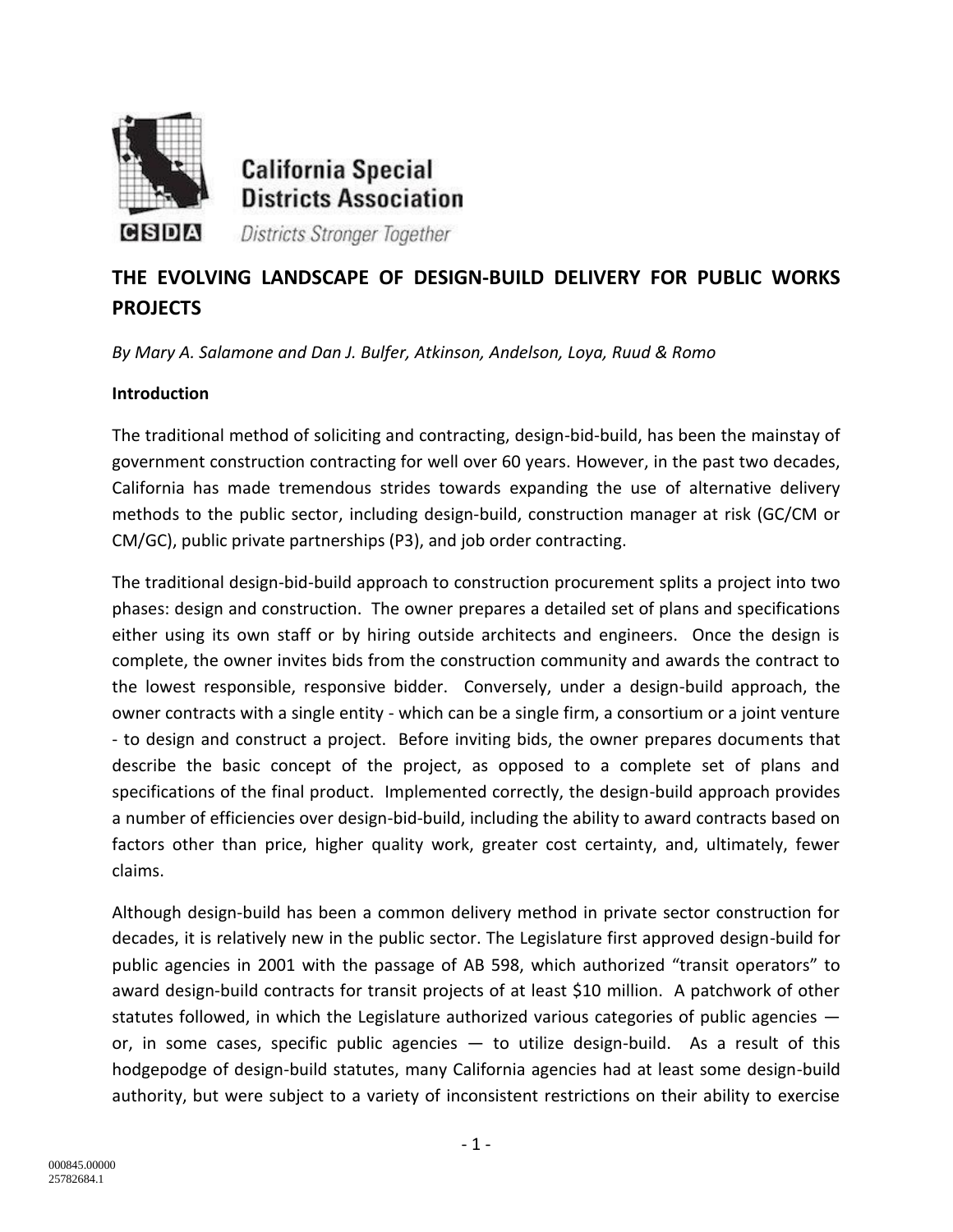that authority. Some agencies were prohibited from using a best value selection process for design-build, and each design-build statute used different language, creating inconsistencies and inefficiencies for agencies attempting to effectively utilize the delivery method.

This all changed with the adoption of SB 785, which went into effect on January 1, 2015. SB 785 repealed most of the design-build statutes in effect at the time, $^{1}$  and replaced them with a single, consolidated statute governing design-build procurement for state and local public agencies in California. This paper will examine the current landscape for design-build contracting on public works projects, including the requirements of SB 785 and how they differ from the previous design-build statutes applicable to special districts. We also offer practical guidance and observations regarding the design-build process and recommendations for achieving successful outcomes on your design-build projects.

## **Pros and Cons of Design-Build**

Alternative methods of contracting for construction projects are not the best methods for every project. It takes acumen and the discerning experience of a professional contracting/procurement officer to know the right type of construction delivery strategy because there are some fundamental differences. In traditional design-bid-build, for example, the risk of adequacy of design is on the owner. The specifications and drawings provided by the owner to the contractor are "design specifications." Under construction law, the owner warrants their adequacy, meaning the contractor is responsible only for building to the design and does not guarantee that any particular outcome will be achieved. This legal concept, the Spearin doctrine, is named after the 1919 United State Supreme Court case that spawned it. The Spearin doctrine protects the contractor from incomplete or impractical specifications issued by the owner or the owner's architect/engineer.

In design-build, on the other hand, the statement of work typically uses more performancebased language (even though practically the specifications are often mixed between performance and design-type specifications). Because the design-build entity delivers not only construction, but also the design, that company is responsible for achieving the objectives in the statement of work. While at first blush a design-build approach seems preferable by centralizing design and construction responsibility in a single company, there are both advantages and disadvantages to use of the delivery method.

l

<sup>&</sup>lt;sup>1</sup> The following design-build statutes were repealed by SB 785: Public Contract Code §§ 20209.5-20209.14 (transit operators), 20193 (wastewater, solid waste, recycled water), 20133 (counties), 20175.2 (cities), 20688.6 (redevelopment agencies), and 20301.5 (Santa Clara Valley Transportation Authority); Government Code §§ 14661 (California Department of General Services), and 14661.1 (California Department of Corrections); and Health and Safety Code § 32132.5 (Sonoma Valley and Marin Health Care Districts).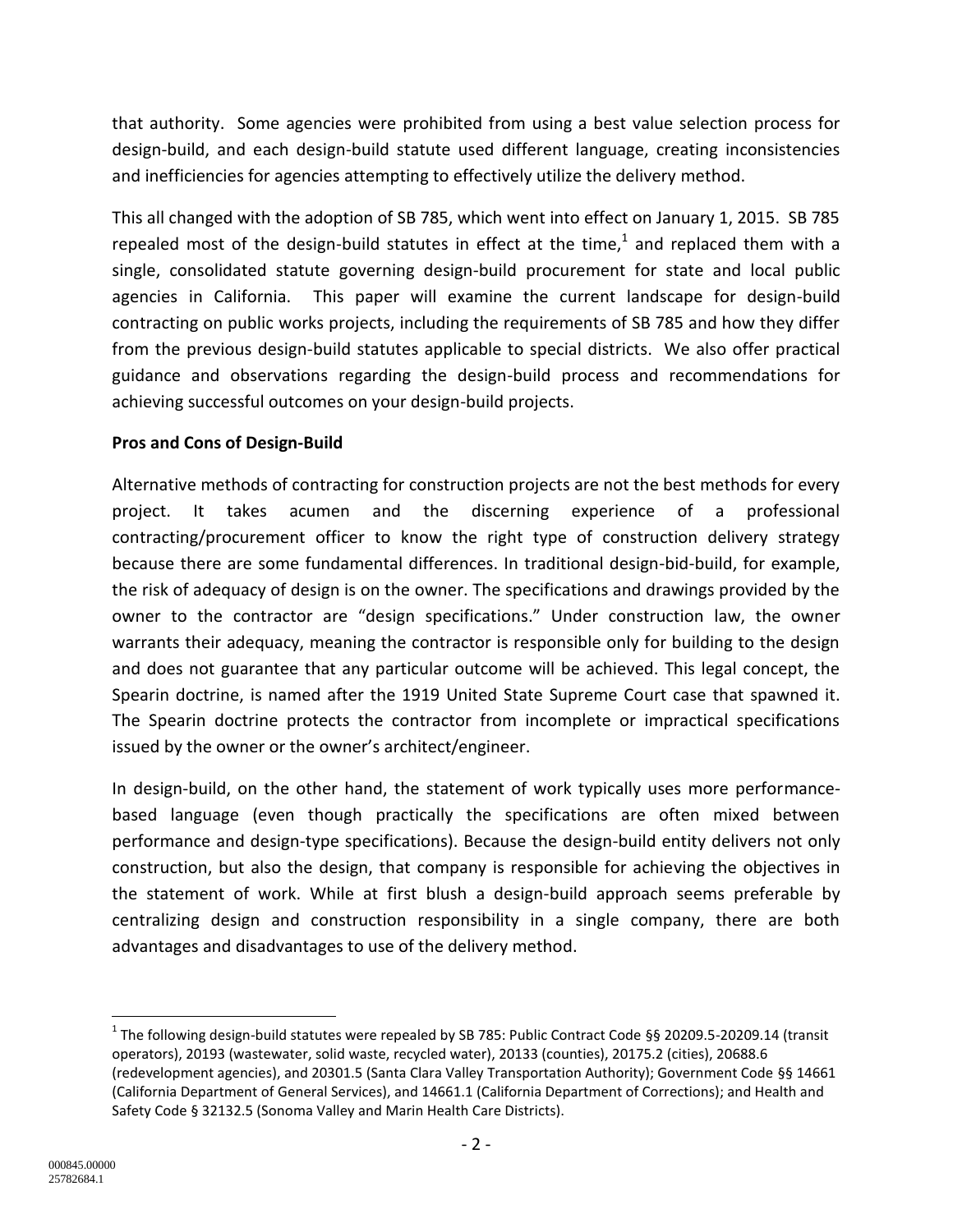When appropriately implemented, design-build contracting can offer a variety of benefits over the traditional design-bid-build approach. These advantages include:

- Greater flexibility in the contract award process since contractor is selected based on qualifications, experience and price, thus avoiding some of the pitfalls from contract awards solely based on low price.
- Single point of accountability eliminating finger-pointing between the designer and contractor.
- Fewer change orders during construction.
- More complete and reliable drawings, plans and specifications which collectively contain fewer conflicts, errors and constructability issues.
- More reliable, achievable and coordinated project schedule.
- Greater cost certainty and cost savings derived from early, and continuous, collaborative value engineering.
- Higher quality construction work.
- Faster delivery of the completed project.
- More opportunity for innovation.
- Significant shift of risk from owner to design-builder reducing potential for claims, litigation and legal costs.

These benefits flow largely from the integrated nature the design-build team, in which the contractor, architect and engineers are, ideally, involved in the project from inception and collaborate continuously regarding the design, schedule, and cost issues.

However, one cannot overlook the fact that there are disadvantages of a design-build delivery as well:

- Loss of control and reduced owner involvement in the design process.
- Cost of tendering (to all parties).
- Difficulty/time comparing different designs.
- Cost of risks and contingencies.
- Danger of design-build becoming build-design.
- Environmental/regulatory processes.
- Limited pool of qualified design-builders resulting in less competition.
- Owner may not have the security (and comfort) of having an architect/engineer acting as its representative during the project.
- QA/QC largely in contractor's hands and quality may be compromised to meet contractor's budgetary goals.
- Management of long term risks.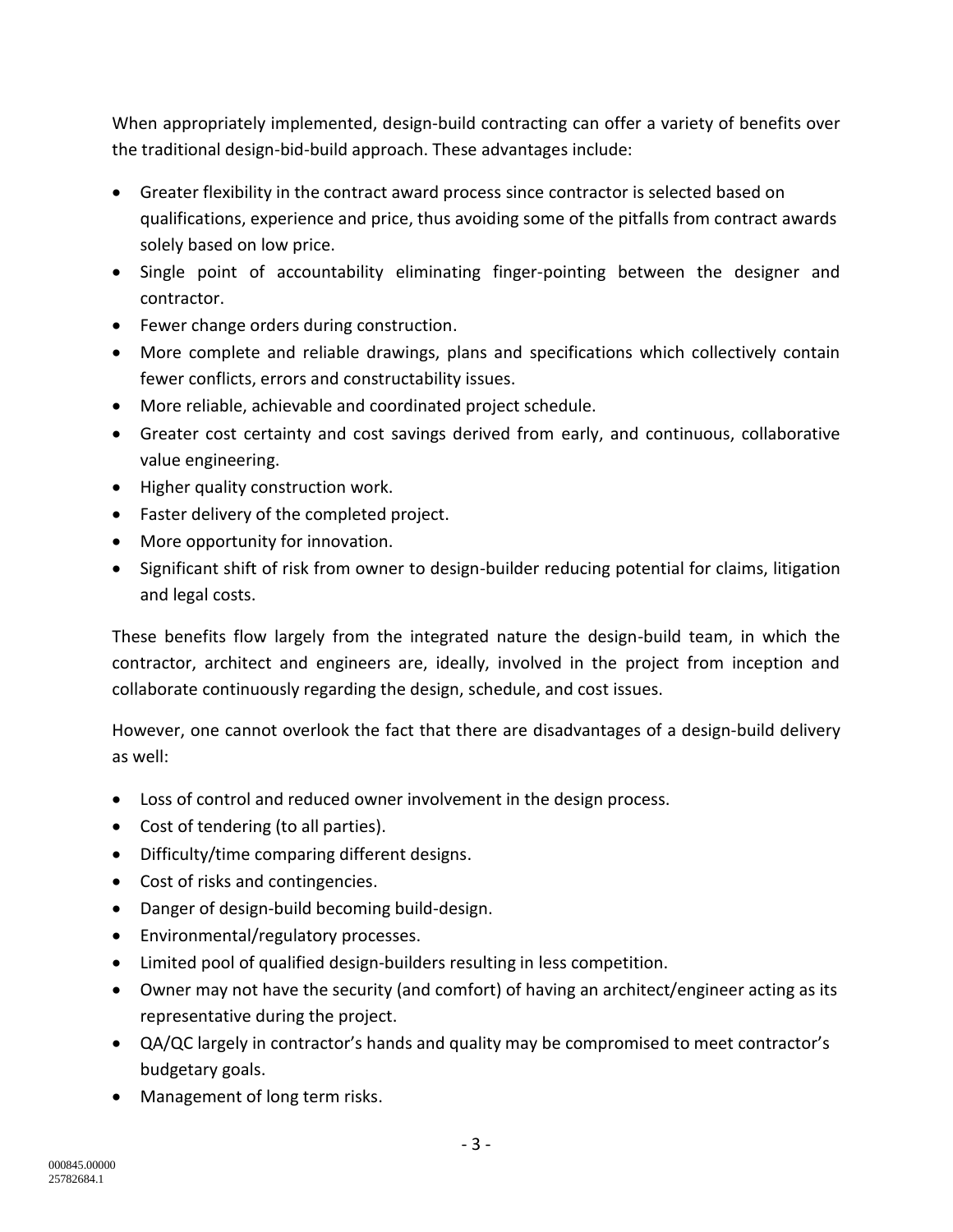- Lack of accuracy of preliminary engineering/design criteria prior to contract award.
- Consequences of default are more drastic than for design-bid-build delivery.
- For those agencies new to design-build, there is a ramp-up required in terms of educating internal staff and management as to how process works.

Recent research by the Construction Industry Institute (CII) and Charles Pankow Foundation has found that design-build outperforms other common delivery methods in terms of schedule growth, delivery speed, and construction speed. Design-build projects showed 3.9% less schedule growth than a comparable project using the Construction Manager at Risk method, and 1.7% less schedule growth than a comparable design-bid-build project. On average, designbuild projects are delivered 13% faster during construction and 61% faster from design through final completion when compared to Construction Manager at Risk projects, and, when compared with design-bid-build projects, are delivered 36% faster during construction and 102% faster over the entire project duration.

Similarly, design-build projects showed 2.4% less cost growth than a comparable project using Construction Manager at Risk, and 3.8% less cost growth than a comparable project using the traditional design-bid-build approach. CII and Pankow attributed these cost savings to several key features of the design-build approach, including greater team chemistry among the owner, designer, and builder, open book contracting terms such as a Guaranteed Maximum Price, and earlier involvement of the contractor in design-build projects.<sup>2</sup>

Like any alternative delivery method, however, the success of a design-build project depends substantially on communication and chemistry among the project participants, as well as their experience and familiarity with the design-build approach. CII and Pankow found that the two recurring themes in the best-performing design-build projects were the owner's emphasis on a relational project culture and repeated use of the same designer and builder across multiple projects (the latter being indicative of good chemistry among the owner, designer, and builder). Because of these prior working relationships, CII and Pankow explain that the owner, designer, and builder on the best-performing projects were more comfortable communicating and were more willing to share challenges or problems encountered on the jobsite with other team members. Conversely, poor performing design-build projects tended to result from a lack of experience with design-build delivery, poor communication, or understaffing and turnover issues.<sup>3</sup> These factors result in increased animosity among the owner and design-builder, leading to claims, delays, and ultimately litigation.

 $\overline{a}$ 

 $^2$  Messner & Leicht, et al., "Revisiting Project Delivery Performance 1998-2018," November 2018, at pp. 4-5, commissioned by the Construction Industry Institute and the Charles Pankow Foundation, *available at* https://dbia.org/wp-content/uploads/2018/11/Cost\_Performance\_Research-CII\_Pankow2018.pdf.

<sup>3</sup> Messner & Leicht, *et al.*, *supra*, at p. 6.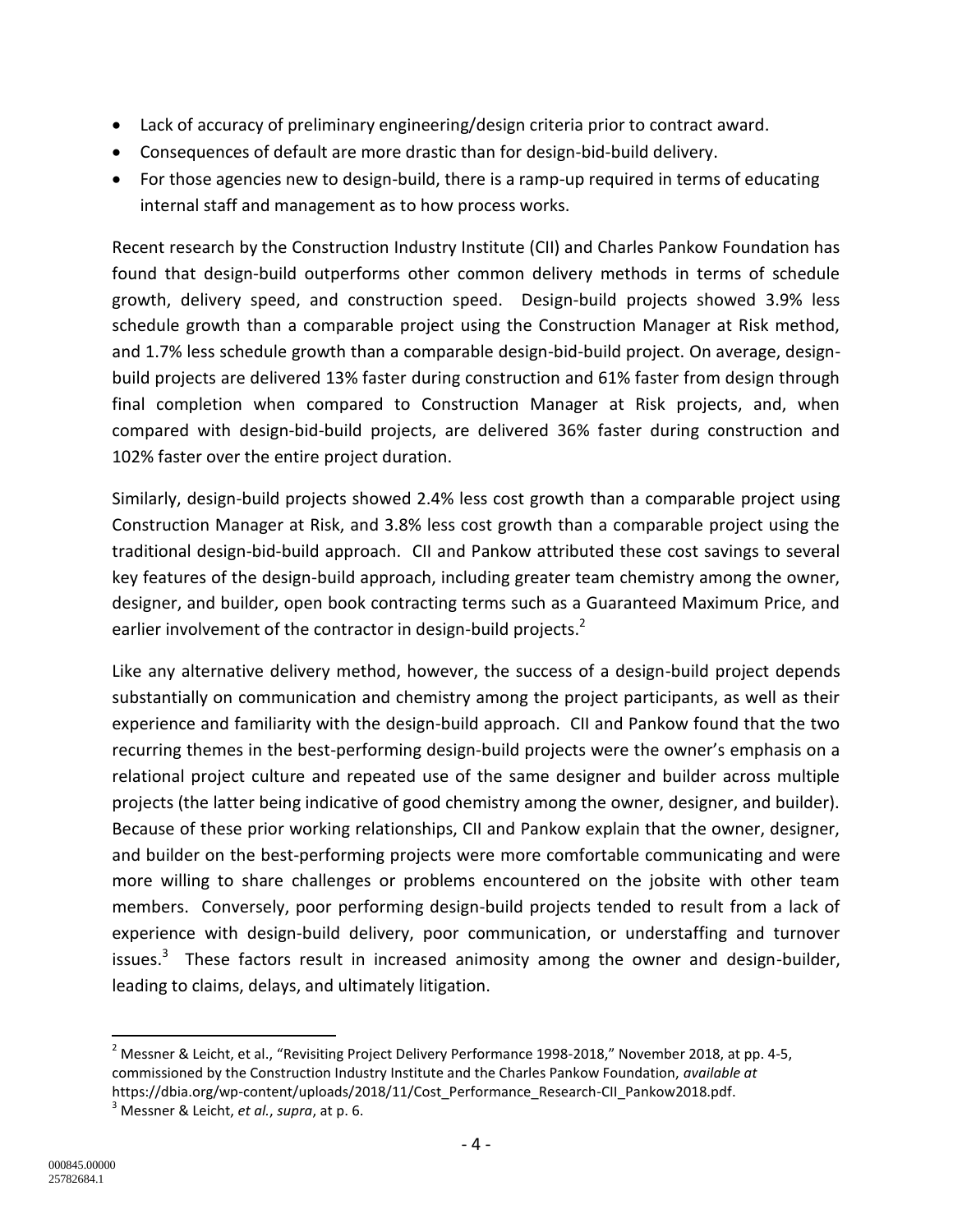As discussed below, the Legislature has been increasingly open to allowing its use in the public sector since 2001. Further, market research by FMI Corporation and the Design-Build Institute of America predicts an 18% growth in design-build projects, which are expected to represent up to 44% of total construction spending by 2021. $4\,$  Given the expected growth of design-build projects and the benefits offered by the delivery method when properly implemented, districts would be wise to consider design-build as a project delivery method for high-dollar projects.

## **Overview of SB 785**

Subject to specified limitations, the design-build authority granted by SB 785 is generally available for all projects developed by covered state and local agencies, other than projects on the state highway system. At the state level, the statute grants general authority to the Department of General Services and the Department of Corrections and Rehabilitation to utilize design-build for public works in excess of \$1 million, and repeals their existing design-build authorizations.<sup>5</sup> In addition, the following local agencies will now have general authority to use design-build for public works in excess of \$1 million:

- Cities and counties.
- Special districts that operate wastewater facilities, solid waste management facilities, water recycling facilities, or fire protection facilities.
- Transit districts, municipal operators, consolidated agencies, joint powers authorities formed to provide transit service, county transportation commissions, and other local or regional agencies responsible for the construction of transit projects.  $^6$
- Sonoma Valley and Marin Healthcare Districts, for hospital or health facility buildings and related improvements.<sup>7</sup>
- San Diego Unified Port District. $8$
- Surface storage projects by the CALFED Bay-Delta Program.<sup>9</sup>

There is no cost threshold for transit operators for certain safety and security-related technology. SB 785 expressly provides that it does not affect, expand, alter, or limit any rights or remedies otherwise available; therefore, design-build statutes not repealed by SB 785 are

 $\overline{\phantom{a}}$ 

<sup>&</sup>lt;sup>4</sup> FMI Corporation, "Design-Build Utilization: Combined Market Study," June 2018, at p. 6, commissioned by the Design-Build Institute of America, *available at* https://dbia.org/wp-content/uploads/2018/06/Design-Build-Market-Research-FMI-2018.pdf.

<sup>5</sup> Public Contract Code §§ 10187.5, 10188.

 $6$  Public Contract Code §§ 22161(f), 22162.

<sup>&</sup>lt;sup>7</sup> Public Contract Code § 32132.5.

 $^8$  San Diego Unified Port District Act (Ch. 67 of the First Extraordinary Session of Statutes of 1962), § 37.2.

<sup>9</sup> Public Contract Code § 20928.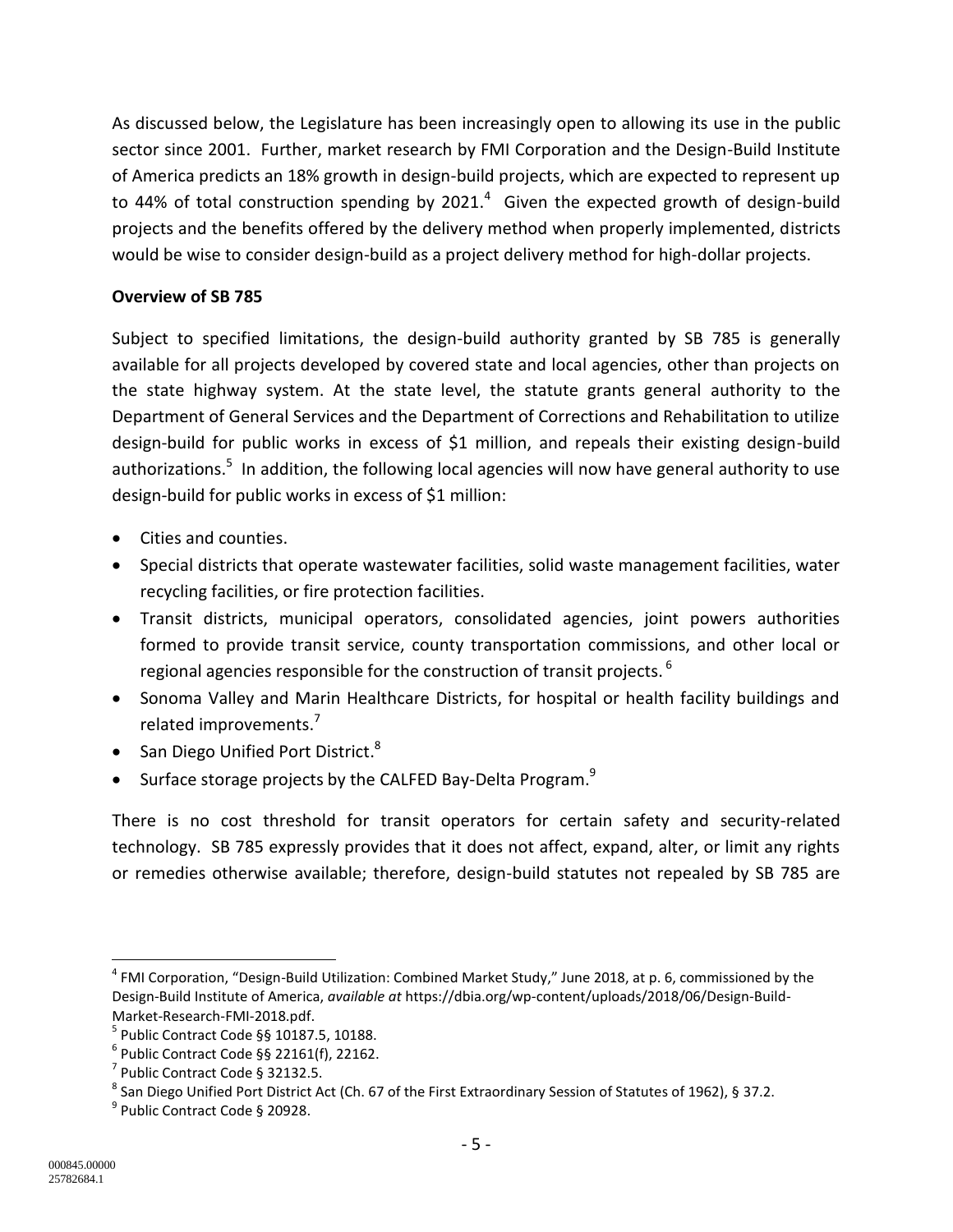not affected by its passage, and agencies using design-build based on such statutes may continue to do so. $^{10}$ 

The authority granted by SB 785 does not extend to projects on the state highway system. Cities and counties may not use design-build authority under this law for "streets and highways, public rail transit, or water resources facilities and infrastructure," and transit operators may not use it for "local street and road projects." These projects will continue to be governed by their own design-build statutes. $^{11}$ 

If the Legislature wishes to expand the list of agencies authorized to use design-build in the future, the process will involve a simple amendment either to the definition of "department" in Section 10187.5(c) of the Public Contract Code or the definition of "local agency" in Section 22160(f). Thus, the new statute will hopefully eliminate the inefficiencies and inconsistencies created by the previous regime of piecemeal design-build authorization laws.

SB 785 also eliminated many of the obstacles state and local agencies previously faced when awarding design-build contracts. Subject to the minimum cost threshold and limitations on school and road projects, there are no special findings required before a state or local agency may use design-build. Retention withholding provisions are also made consistent with other legislation regulating retention, and there is no limitation on retention based on the type of services rendered. Unlike existing law, which prohibits firms and individuals who assisted in the procurement from participating on a design-build team, each agency will develop its own conflict of interest guidelines for design-build projects. $^{12}$ 

Although authority for design-build procurement is greatly expanded, SB 785 also includes new or clarified restrictions. While prior law generally did not address design-build-operate contracts, SB 785 expressly prohibits the award of a contract for design-build-operate services, except for operations during a training or transition period.<sup>13</sup> However, contracts under the new legislation may include operations during a training or transition period and, if designbuild-operate procurement is specifically authorized by a statute not repealed by SB 785, agencies covered by that statute may continue to utilize it for design-build-operate procurement.

In addition, SB 785 includes a new requirement for design-build contractors to provide an "enforceable commitment" to use a "skilled and trained workforce" at the Statement of

 $\overline{a}$ 

 $^{10}$  The following design-build statutes were left in place by SB 785: Education Code §§ 17250.10-17250.50 (school districts) and 81700-81708 (community college districts); and Public Contract Code § 10708 (California State University).

 $11$  Public Contract Code §§ 22160(a), 22161(g)(3), 22162(a).

<sup>&</sup>lt;sup>12</sup> Public Contract Code § 22162.

 $13$  Public Contract Code § 22164(a)(2).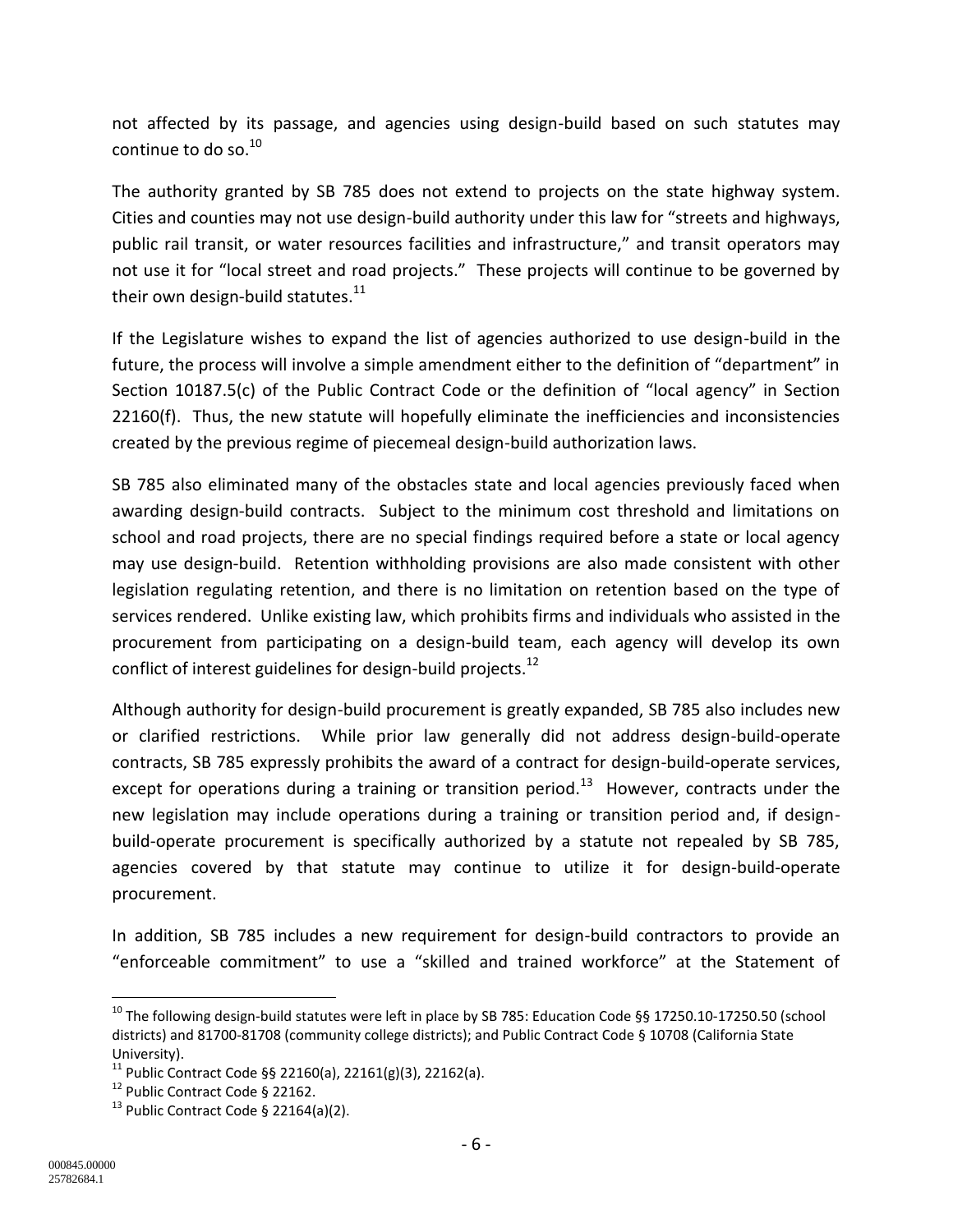Qualifications stage.<sup>14</sup> SB 785 also requires that the payment bond furnished by the designbuilder must be in an amount not "less than the performance bond."<sup>15</sup> Finally, the agency must issue a written statement in conjunction with the contract award indicating the basis of award. $16$ 

SB 785 will sunset in 2025 unless re-authorized by the Legislature and the Governor. The enactment of SB 785 has now given public owners the freedom to utilize a best value procurement methodology, with anticipated benefits including reduced project costs, expedited project completion and design features that are not achievable through the traditional design-bid-build method.

## **Prequalifying or Shortlisting Proposers Under SB 785**

SB 785 also authorizes local agencies to either prequalify or shortlist proposers. This provides local agencies with useful flexibility in determining how many proposers will be allowed to participate, as local agencies have the discretion to create a large or small shortlist depending on the quality of the qualification statements submitted.<sup>17</sup> This differs from a true prequalification process, in which an objective qualification standard is established in the initial Request for Proposals, which must then be applied to advance all proposers that have met that standard. Under SB 785, the Request for Proposals must include, but need not be limited to, the following information:

- Basic scope and needs of the project.
- The project's expected cost range.
- The methodology that will be used by the public agency to evaluate proposals.
- The procedure for final selection of the design-build entity.
- Significant factors that the local agency reasonably expects to consider in evaluating qualifications, including technical design and construction expertise, safety record, and other nonprice-related factors.
- A standard template request for statements of qualifications prepared by the local agency.
- Any other information deemed necessary to inform interested parties of the contracting opportunity.<sup>18</sup>

In preparing the standard template request for statements of qualifications to be included with the Request for Proposals, the local agency may consult with the construction industry, the

l

 $14$  Public Contract Code § 22164(c).

<sup>&</sup>lt;sup>15</sup> Public Contract Code § 22165(a).

 $16$  Public Contract Code § 22164(f)(5).

 $17$  Public Contract Code § 22164.

 $^{18}$  Public Contract Code § 22164(b).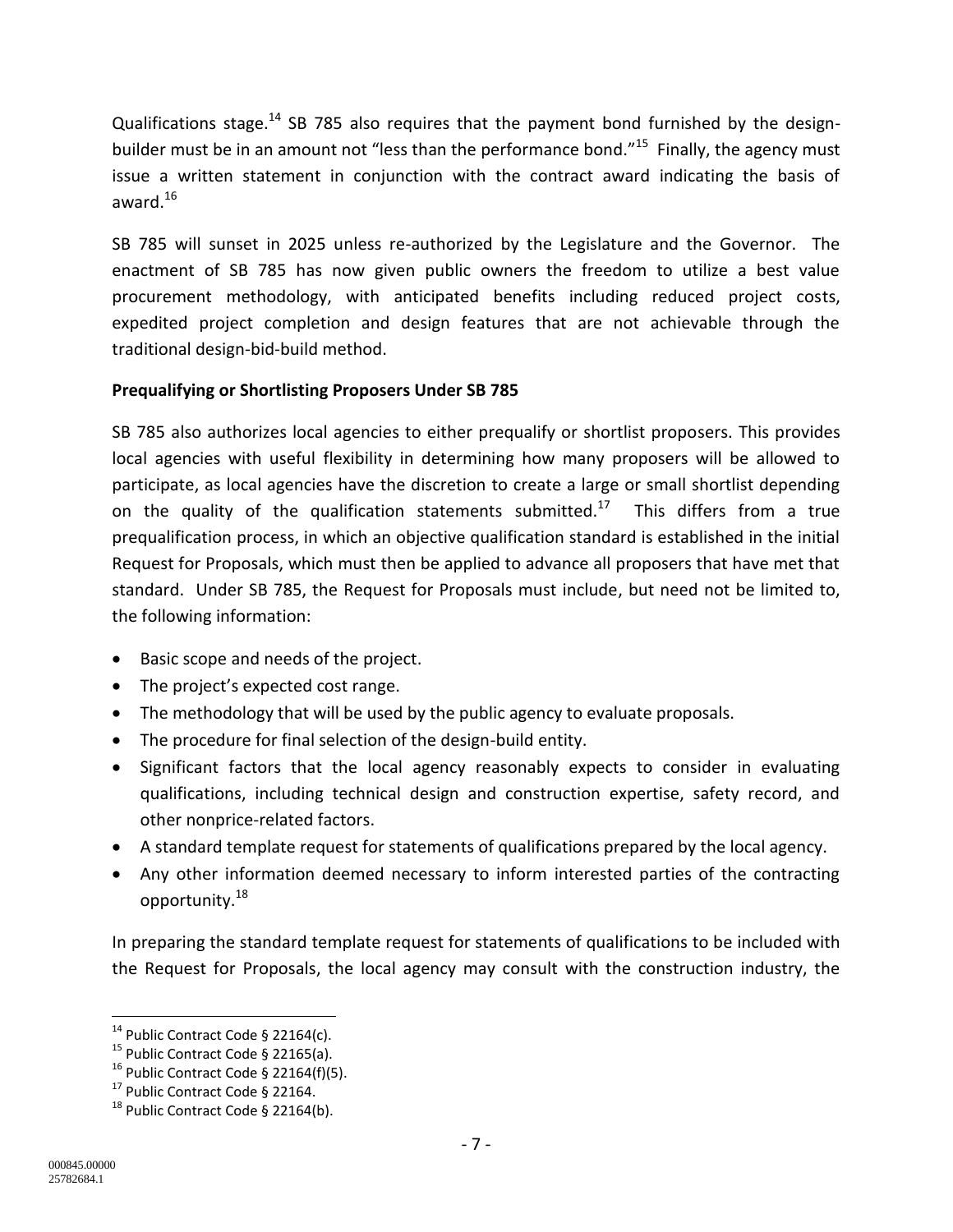building trades and surety industry, and other local agencies interested in using the authorization provided by this article. The template must require the following information, at a minimum:

- If the design-build entity is a privately held corporation, limited liability company, partnership, or joint venture, a listing of all of the shareholders, partners, or members known at the time of statement of qualification submission who will perform work on the project.
- Evidence that the members of the design-build team have completed, or demonstrated the experience, competency, capability, and capacity to complete projects of similar size, scope, or complexity, and that proposed key personnel have sufficient experience and training to competently manage and complete the design and construction of the project, and a financial statement that ensures that the design-build entity has the capacity to complete the project.
- The licenses, registration, and credentials required to design and construct the project, including, but not limited to, information on the revocation or suspension of any license, credential, or registration.
- Evidence that establishes that the design-build entity has the capacity to obtain all required payment and performance bonding, liability insurance, and errors and omissions insurance.
- Information concerning workers' compensation experience history and a worker safety program.
- If the proposed design-build entity is a corporation, limited liability company, partnership, joint venture, or other legal entity, a copy of the organizational documents or agreement committing to form the organization.
- An "acceptable" safety record. A proposer's safety record is "acceptable" if its experience modification rate for the most recent three-year period is an average of 1.00 or less, and its average total recordable injury or illness rate and average lost work rate for the most recent three-year period does not exceed the applicable statistical standards for its business category or if the proposer is a party to an alternative dispute resolution system as provided for in Section 3201.5 of the Labor Code.<sup>19</sup>

The above information must be certified by the proposer and its principals under penalty of perjury.

In addition to authorizing a low-bid award, SB 785 grants covered state and local agencies authority to use a best value selection process for design-build procurement, and grants them broad discretion to set the factors that will be considered and the weight each factor will be given in making the award. More specifically, SB 785 only requires that the following three

 $\overline{\phantom{a}}$ <sup>19</sup> Public Contract Code § 22164(b)(3).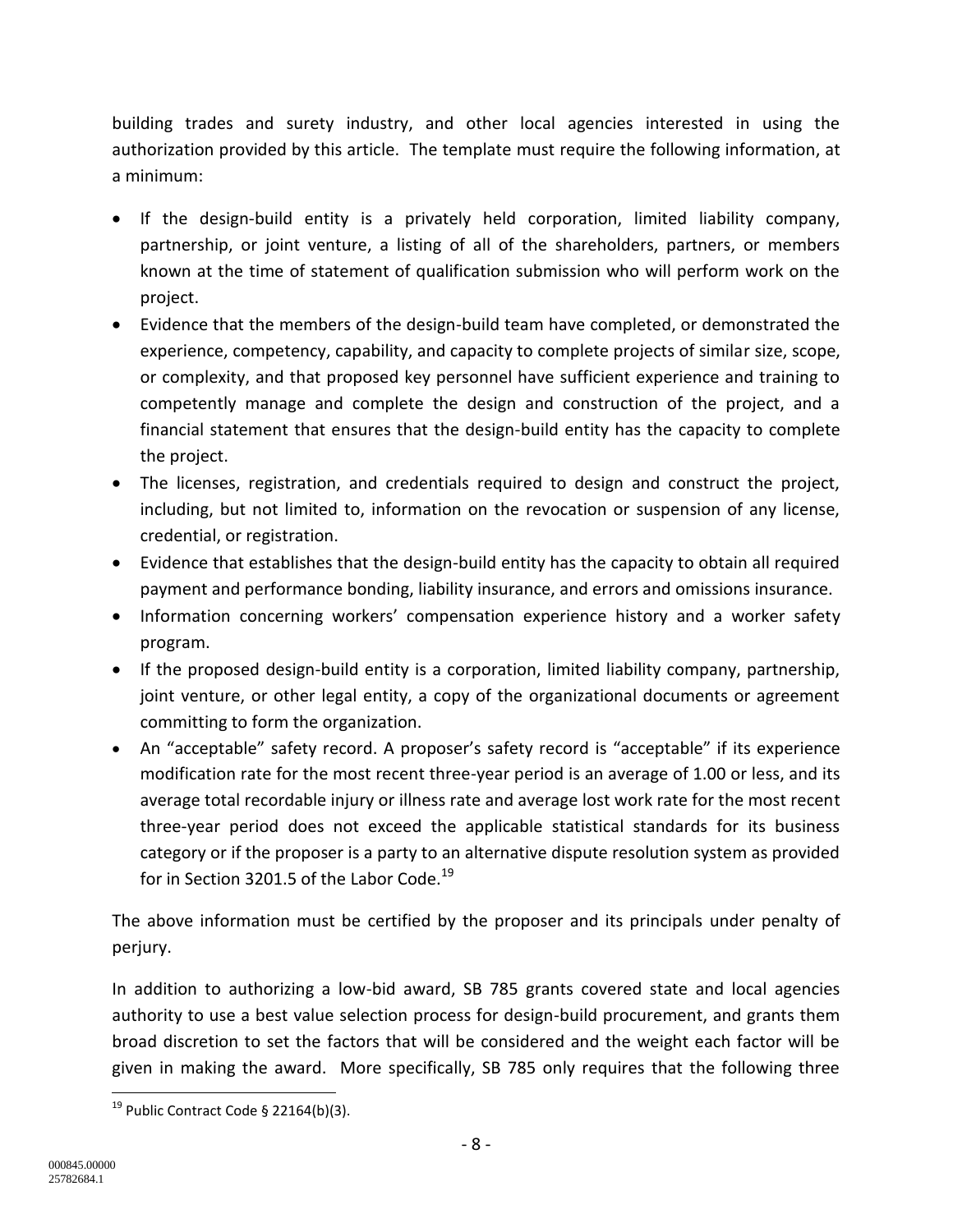specific evaluation criteria be considered by an agency in evaluating proposals: (1) price, unless a stipulated sum is specified; (2) technical design and construction expertise; and (3) life-cycle costs over 15 or more years. These three criteria "shall be weighted as deemed appropriate by the local agency" and are not exclusive, but agencies must identify all significant factors and their relative importance or weights in the Request for Proposal. If selection is based on low bid, the price must be a lump sum. $^{20}$ 

## **Differences Between SB 785 and Prior Design-Build Statutes**

As noted above, design-build authority prior to the enactment of SB 785 was conferred on local agencies by a patchwork of enabling statutes that were specific to a particular agency or category of agencies. Each predecessor statute imposed its own restrictions on the ability of a local agency to exercise design-build authority. For instance:

- Former Public Contract Code § 20193 granted design-build authority to special districts that operate waste and recycling agencies, but provided that "[o]nly 20 design-build projects shall be authorized under this article" and further restricted the class of projects for which design-build was authorized to those priced in excess of \$2.5 million.
- Former Public Contract Code § 20209.6 allowed transit operators to enter into design-build contracts, but required the transit operator to evaluate the design-bid-build approach versus the design-build approach in a public meeting and make written findings that designbuild would accomplish one of several objectives enumerated in the statute.
- Former Public Contract Code § 20688.6 permitted redevelopment agencies to utilize designbuild for projects in excess of \$1 million, but provided that only 10 such projects were authorized under that section. The statute also required redevelopment agencies to establish and enforce a labor compliance program for projects awarded after January 1, 2012.

There are several important differences between SB 785 and its predecessor statutes. First, SB 785 applies more broadly to "local agencies," which are defined in Public Contract Code section 22161(f) as any of the following:  $(1)$  a city, county, or city and county;  $(2)$  a special district that operates wastewater facilities, solid waste management facilities, water recycling facilities, or fire protection facilities; and (3) any transit district, included transit district,  $21$  municipal operator, included municipal operator, $^{22}$  any consolidated agency, as described in Section

 $\overline{a}$ <sup>20</sup> Public Contract Code § 22164(f).

<sup>&</sup>lt;sup>21</sup> Public Utilities Code § 99208 defines an "included transit district" as either of the following that have operated a public transportation system on or after January 1, 1971: following which has operated a public transportation system since at least January 1, 1971: (a) a transit district whose boundaries are contained entirely within those of a larger transit district; or (b) a district organized pursuant to Part 3, Division 16 of the Streets and Highways Code.  $22$  "Included municipal operator" is defined in detail in Public Utilities Code § 99207.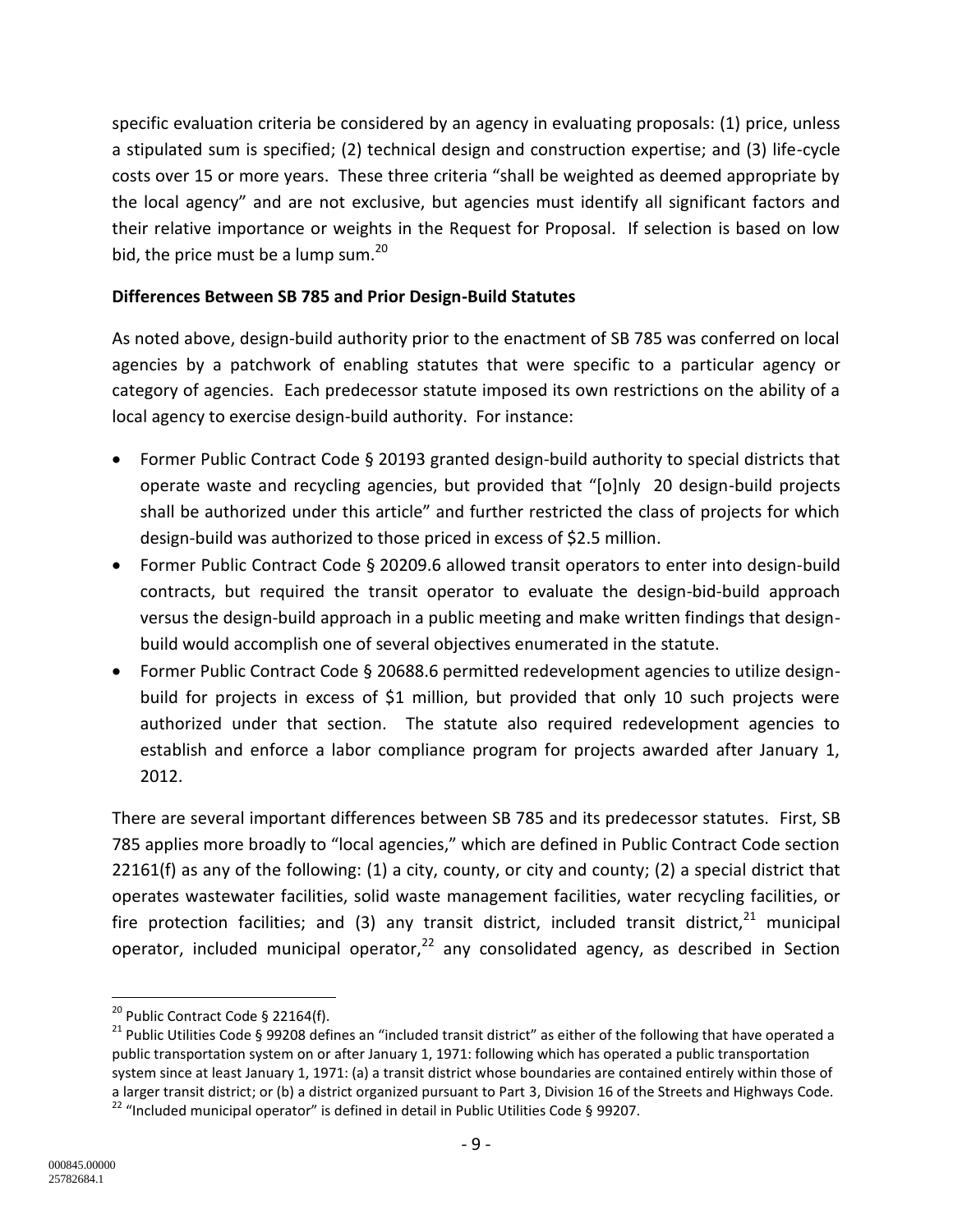132353.1 of the Public Utilities Code, any joint powers authority formed to provide transit service, any county transportation commission created pursuant to Section 130050 of the Public Utilities Code, or any other local or regional agency responsible for the construction of transit projects.

Thus, SB 785 applies to a broader range of public agencies than its predecessor statutes. This, in conjunction with the repeal of most previously adopted design-build statutes, serves to consolidate statutory design-build authority and eliminate inconsistencies that existed prior to the enactment of SB 785.

SB 785 also requires public agencies to develop guidelines for a "standard organizational conflict of interest policy…consistent with applicable law, regarding the ability of a person or entity, which performs services for the local agency relating to the solicitation of a design-build project, to submit a proposal as a design-build entity, or to join a design-build team."<sup>23</sup> Prior design-build statutes did not address organizational conflicts of interest, although California has long prohibited such conflicts through other statutes such as Government Code § 1090 and the Political Reform Act. Recent guidance regarding Section 1090 holds that California's proscription against public "officials" being financially interested in contracts made in their official capacity can extend to independent contractors who participate in the making of public contracts or advise on public contracting.<sup>24</sup> Where, for example, a contractor furnishes preconstruction services to an owner, the contractor becomes involved in the "making" of the construction contract and cannot be awarded the construction work. In the design-build context, this rule would likely bar contractors who help develop bridging documents for a project from being awarded the design-build contract.

Thus, the organizational conflict of interest guidelines required by SB 785 should be drafted carefully, and should include a screening process to identify potential conflicts of interest as soon as possible in the process. Public agencies should consider notifying firms seeking to assist on bridging documents or other preconstruction services that they will not be allowed to participate in the design-build phase. To avoid the potential disqualification of qualified proposers who may prefer to compete for the more lucrative design-build work, public agencies can consider shifting some preconstruction services, such as bridging documents and permitting, to counsel and expert consultants.

Finally, unlike former Public Contract Code § 20688.6, SB 785 does not includes a Labor Compliance Program (LCP) requirement. This is primarily due to the fact that the LCP enforcement scheme was also changed in 2014, pursuant to SB 854. SB 854 requires that all

 $\overline{\phantom{a}}$ 

<sup>&</sup>lt;sup>23</sup> Public Contract Code § 22162(c).

<sup>24</sup> *People v. Superior Court (Sahlolbei)*, 3 Cal.5th 230 (2017); *Davis v. Fresno Unified School District,* 237 Cal.App.4th 261 (2015).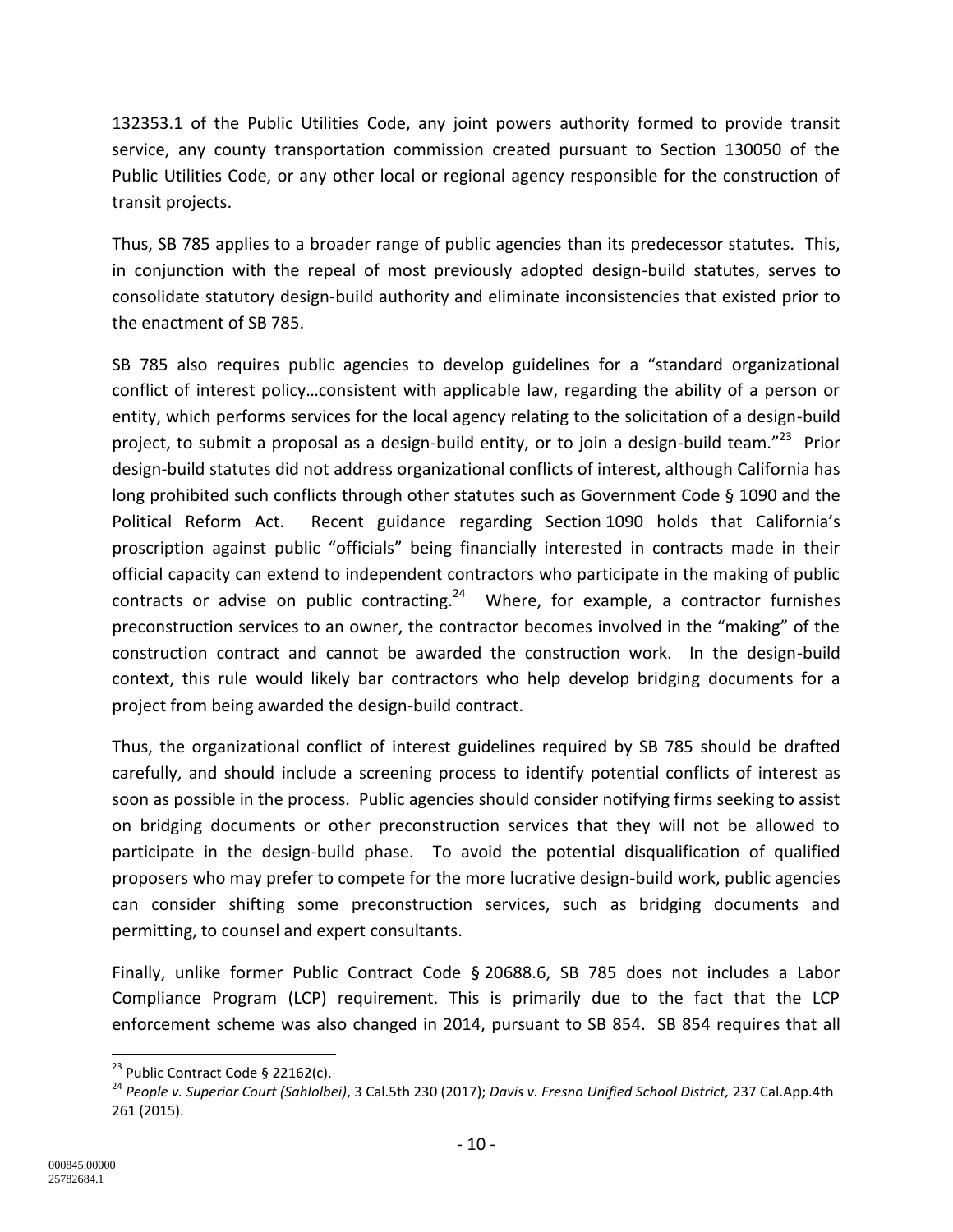public works contractors who perform work on projects subject to prevailing wage laws must submit electronic certified payroll records to the Department of Industrial Relations ("DIR"). Contractors are also obligated to register with the DIR on an annual basis in order to be eligible to bid on public works, and any contract entered into in violation of the new registration requirements is subject to cancellation by the awarding agency. The DIR reviews certified payroll records submitted pursuant to SB 854 to monitor for prevailing wage violations, eliminating the need for local agencies to impose their own LCPs as previously required under some design-build statutes.

#### **Additional Sources of Design-Build Authority**

The legislature continues to expand opportunities for design-build contracting in the public sector. AB 2654, which became effective on January 1, 2019, now specifically authorizes the County of Orange to enter design-build contracts on flood protection improvements, beach and harbor improvements and bikeway improvements (limited to one design-build project exceeding \$5 million per year). The same bill authorizes Orange County Flood Control District to enter design-build contracts on up to 12 new flood protection improvement projects, each in excess of \$5 million, through January 1, 2025. These provisions are codified in Public Contract Code §§ 22162.6 and 22162.7.

Recent legislative efforts also forecast the expansion of authority and funding for design-build delivery in 2019-2020. AB 190 (Budget Act of 2019) would appropriate \$1.1 billion for designbuild public works projects in California, specifically earmarked for the Department of the California Highway Patrol, the Department of Water Resources, the Department of General Services, and the Military Department. AB 190 is currently under consideration by the Assembly Budget Committee. Similarly, AB 695 will extend the authorization for community college districts to enter into design-build contracts through January 1, 2030. AB 695 was approved by the Governor on October 3, 2019 and will take effect on January 1, 2020.

#### **Maximizing the Proposal Evaluation Process**

As noted, SB 785 includes some minimum requirements with regard to the proposal evaluation process. Although local agencies may establish additional criteria, they must consider price, technical design and construction expertise, and life-cycle costs at a minimum, as discussed above. The Request for Proposals (RFP) must also include the basic scope and needs of the project, the estimated cost, the methodology that will be used to evaluate proposals — *i.e.*, best value or low bid, and, if the former, the significant factors considered in evaluating proposals, the relative weight of those factors, and any negotiation procedures after proposal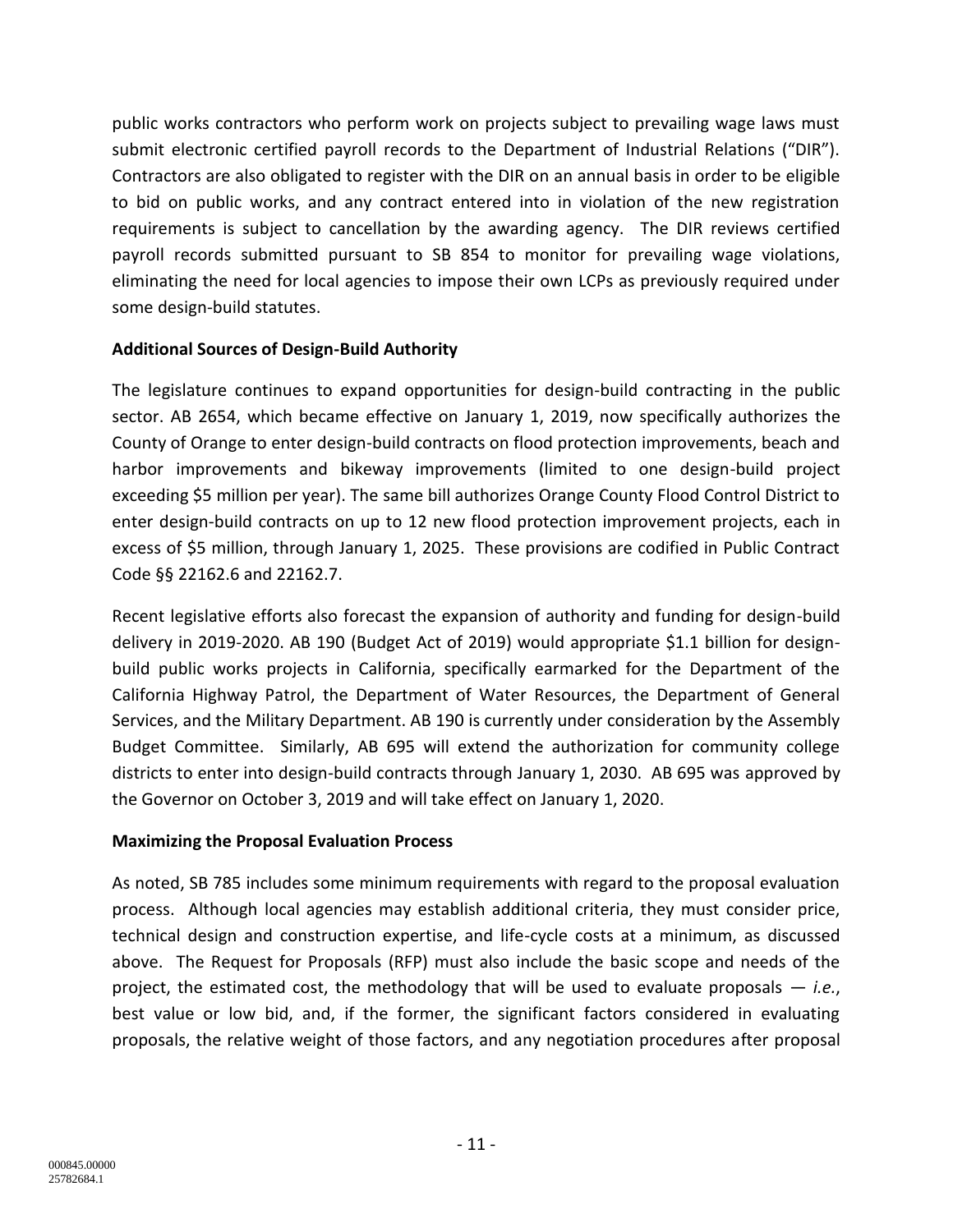submission.<sup>25</sup> The RFP must also specify which subcontractor trades must be included in the proposals.<sup>26</sup>

These requirements allow for substantial flexibility in tailoring the evaluation process to the needs of a particular project. Local agencies have broad discretion to establish the criteria by which proposals will be evaluated and the weight those criteria will receive, as long as these matters are explained in the RFP. Under SB 785, a best value determination may involve "the selection of the lowest costs proposal meeting the interests of the local agency and meeting the objectives of the project, selection of the best proposal for a stipulated sum established by the procuring agency, or a tradeoff between price and other specified factors."<sup>27</sup> Thus, for more technically complex projects, districts can assign greater weight to factors such as technical expertise, experience on comparable projects, and qualifications of key subcontractors and personnel. By contrast, for projects that are not particularly complicated, greater emphasis can be placed on price. Local agencies are free to create their own definition of "best value" for each particular project.

Public agencies also have significant discretion with regard to the procedure for submitting and evaluating proposals. For uncomplicated projects, a local agency might direct proposers to submit a single proposal that includes both price and technical information, which will be ranked immediately after submission. Alternatively, for technically complex projects, local agencies can establish a two-step procedure under which a price proposal is submitted separately from the technical proposal, and considered only after technical proposals have been ranked and short-listed. Each of these procedures can be permissibly employed under SB 785, depending on the needs of a particular project.

Finally, SB 785 allows for a competitive negotiation process after the submission of proposals, and affords local agencies substantial discretion as to whether and how such negotiations are utilized. Local agencies can enter into negotiations with the highest-ranked proposer only, or can request "best and final offers" from all short-listed proposers in order to induce additional competition on price. In either case, local agencies may negotiate with proposers on any aspect of the proposal (i.e., price, scope of work, key personnel, etc.) as long as the potential for such negotiations is specified in the RFP. In sum, SB 785 allows for significant flexibility in a best value selection, as long as the awarding agency follows the procedures that it has established in the RFP.

 $\overline{\phantom{a}}$ 

<sup>&</sup>lt;sup>25</sup> Public Contract Code § 22164(d).

 $26$  Public Contract Code § 22166.

 $27$  Public Contract Code § 22161(a).